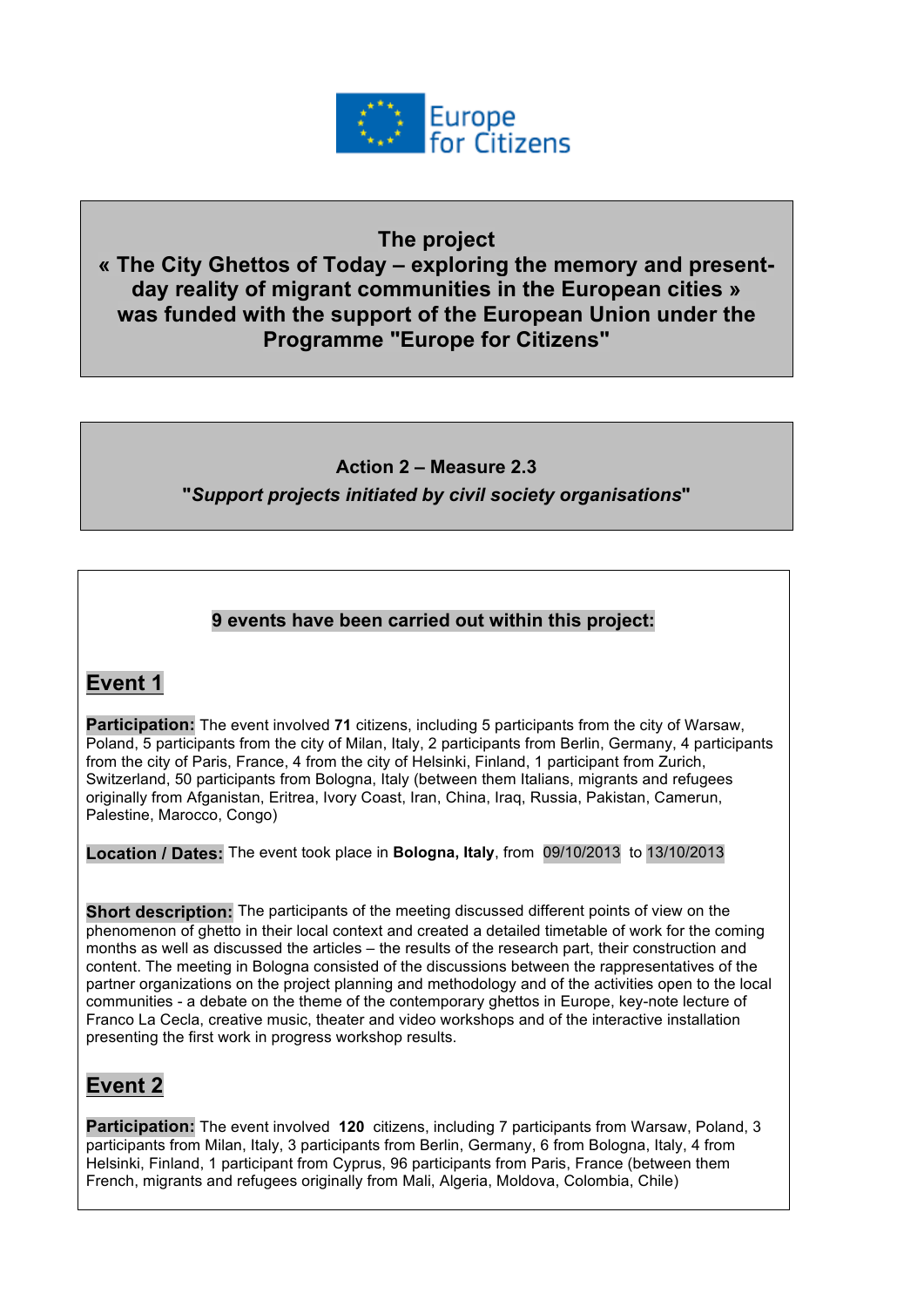**Location / Dates:** The event took place in **Paris, France**, from 09/03/2014 to 23/03/2014

**Short description:** The aim of the event was to open a debate comparing the situation of the city ghettos inside Paris and in the peripheral areas of the city. The different art methods aimed in describing the phenomena of city ghetto and in showing it deep social, culture and philosophical consequences. Participants saw how to process real human stories and sociological research in art. The final event of the workshop, open to the public, brought the problem of city ghetto to local community, media and authorities. From 9 to 23 March, *The City Ghettos of Today's* international artistic team was in residence at Paris's Musée de l'histoire de l'immigration (Museum of Immigration History) in order to create and present the first phase of the ambulatory performance-installation. This inaugural event explored the phenomenon of ghettoization in two neighbourhoods located in France's Ile-de-France region: the Goutte d'Or in Paris and the Quartier du Parc in Nanterre. Coordinated by the Paris-based company Check Points, this double exploration showcased the collaborative work of locally based artistic researchers who were brought together prior to the European team's artistic residency with the help of cie Check Point's local partners (between them Université Paris 8, the association Atouts cours, Les Equipes de Développement Locale based in both the 18<sup>th</sup> arrondissement and in Nanterre). During the collective outing of the project meeting in Paris on 22<sup>nd</sup> of March, participants had the opportunity to view the in-progress installation, attend the performance, participate in a roundtable discussion and enjoy a convivial meal together with the artistic team.

# **Event 3**

**Participation:** The event involved **93** citizens, including 5 participants from Helsinki, Finland, 3 participants from Berlin, Germany, 3 participants from Paris, France, 4 participants from Bologna, Italy, 2 participants from Milan, Italy, 1 participant from Palestine, 75 participants from Warsaw, Poland (between them Poles, migrants and refugees originally from Ukraine, Bielorus, Russia, Colombia, Marocco, Chechenia, Vietnam, China)

**Location / Dates:** The event took place in **Warsaw, Poland** from 06/05/2014 to 17/05/2014

**Short description:** *The City Chettos of Today* in a Polish environment, used artistic exploration as a means of exploring the multiple meanings that the term "ghetto" evokes in the context of contemporary Warsaw. Over the course of the event, participants and members of the public had the opportunity to take part in the numerous theatre, music, sound design and video workshops that make up the programme. Led by members of the project team in collaboration with the State Ethnographical Museum in Warsaw as well as with the Refugee Centre in the Targowek district, this dimension of the project placed the voices of refugees and migrants at the heart of this process of artistic discovery. By conducting interviews and artistic workshops in groups, 'Miranda gazes upon the sea' created a space in which to reflect upon the presence of immigrant minorities in Warsaw: do these immigrant populations form inaccessible enclaves? Or, on the contrary, do they form relationships with Polish nationals easily? This project also considered how Polish populations see foreigners and examined their reactions to the presence of migrant communities in Warsaw. As such, events taking place during the first stage of this residency equally provided a space in which both Ukranian and Vietnamese, immigrants, minorities and refugees populations living in Warsaw were able to add their voices to this debate, namely, through participatory artistic workshops. Additionally, artists from the artistic team and workshop participants of the project met a journalist and activist, Jan Gebert. The meeting enriched the project research by addressing topics concerning the Jewish community living in modern and pre-war Warsaw. Combining theatre, visual arts and music, the workshop's crowning moment was an interactive installation entitled 'Miranda gazes upon the sea', which took place on 17 May at the State Ethnographical Museum as part of The Night of Museums.

## **Event 4**

**Participation:** The event involved **78** citizens, including 5 participants from Warsaw, Poland, 3 participants from Milan, 3 participants from Paris, France, 2 participants from Berlin, Germany, 2 participants from Helsinki, 3 participants from Antwerp, Belgium 60 participants from Bologna (between them Italians, migrants and refugees originally from Afganistan, Eritrea, Ivory Coast, Iran, China, Iraq, Russia, Pakistan, Camerun, Palestine, Marocco, Congo)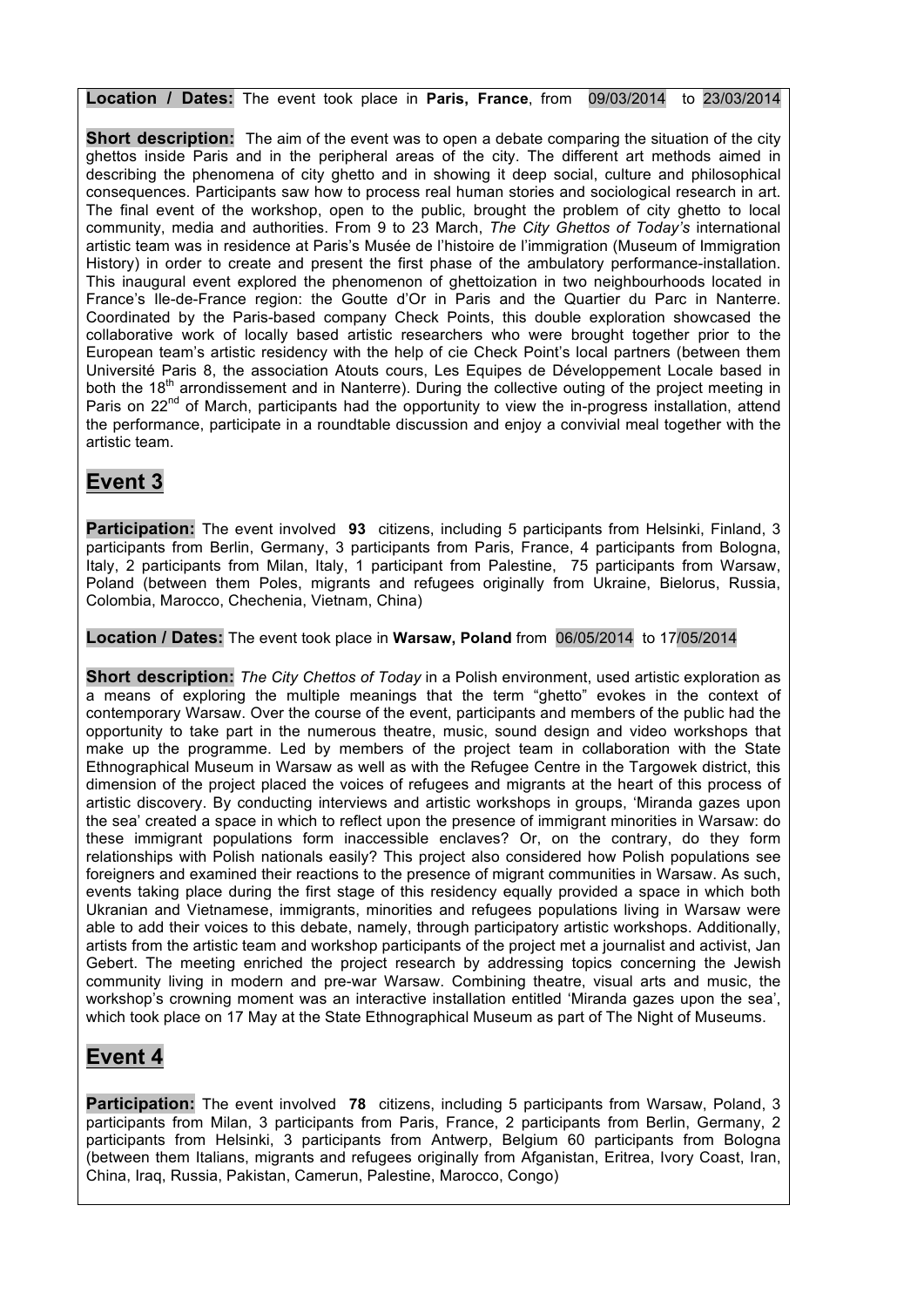**Location / Dates:** The event took place in **Bologna, Italy** from 24/06/2014 to 06/07/2014

**Short description:** The aim of the event was to focus on various forms of camps for migrants and political refugees located in Italy, Europe and Africa as contemporary ghettos. Project interviews focused on an Afghan camp in Patras, a refugee camp on the borders of Sierra Leone, a center for identification and expulsion (C.I.E.) in Bologna, and on a prison in Libya. The methodological hypothesis was to listen to those who had lived in such contexts, and through the reflection and analysis of anthropologists, sociologists, political geographers in dialogue with artists, to deconstruct those structures into constituent elements, with particular attention to categories "similar" to those of narratology (eg characters that act, typical dynamics, types of conflicts, structures of life experiences, objects). During the second week, participants and organisers used the key words emerged in such categories as stimulations for art workshops involving nearly 100 participants and embraced practices of writing, video, theater, illustration, and music. The final performance, which involved around fifty participants-actors from fourteen different countries, was titled 'An Island is Full of Noises', which is a verse from Shakespeare's 'The Tempest'. Viewed through this Shakespearean lens, the "camp" signaled a form of isolation whilst simultaneously emphasizing a richness of possible voices and interpretive keys. The performance took place in the prestigious setting of the Cortile del Pozzo (Courtyard of the Well), the courtyard of the town hall of Bologna.

# **Event 5**

**Participation:** The event involved **73** citizens, including 5 participants from Warsaw, Poland, 3 participants from Bologna, 1 participant from Milan, 2 participants from Berlin, 2 participants from Paris, France, 1 participant from Antwerp, Belgium, 59 participants from Helsinki (between them Finnish, migrants and refugees originally from Somalia, Iraq, Mexico, Peru, Camerun, Chechnia, Senegal)

**Location / Dates:** The event took place in **Helsinki, Finland** from 08/09/2014 to 20/09/2014

**Short description:** The Helsinki-situated project part of the international *The City Ghettos of Today* invited organizations and individual citizens to construct together meaningful experiences and artistic expressions related to the concept of ghettos. In Helsinki, the limits between groups of people are not physical, nor as notably spatial as in some other cities. Approach to the theme in Helsinki focused on knowledge, practices and skills that become isolated, when people move to Finland from other countries. The ghettoization is a process of searching for a group among which it is possible to share the wisdom and values that are not recognized elsewhere in the society. These invisible 'ghettos' are thus also sources of unknown skills and hidden knowledge. After Paris, Warsaw and Bologna it was Helsinki´s turn to received the installation that was traveling from one city to another, transforming its contents in each city. From 8th to 20th September, the international artistic team of *The City Ghettos of Today* led a process of workshops to reconstruct the installation inspired by encounters that offer different views to the local context of migration. During the process, locally created audiovisual contents were replaced the contents coming from the peer cities of the project. More than a ready work of art, the installation was a travelling tool for exploring the theme during the collective period of creation. The installation was constructed in the Cultural Centre Stoa in Itäkeskus and performances related to it took place in shopping centre Forum in the centre of the city. The process started with encounters with individuals belonging to different groups of migrants. Based on these interviews and the pre-work of the local team, audiovisual content was created in the workshops and located in the installation structure formed by different sized tubes. The tube structure also served as a scenography for the performances that had been created related to the installation. Seminar and public debate took place on September 16th 14- 18 at Lavaklubi, the stage club of the National Theatre. It was entitled 'Global Pasts, Local Presents' and presented case studies of *The City Ghettos of Today* project in the different European cities involved in the project: Paris, Warsaw, Bologna, Helsinki, Milan and Berlin. Researchers and artists from these cities described their local approach to addressing the concept of ghettos, the communities and partners with whom they have worked and the preparatory work in view of the project's installation in their city. Cities that have already realized their installation illustrated with video samples how the preparatory process contributed to the installations and performances.

#### **Event 6**

**Participation:** The event involved **84** citizens, including 3 participants from Warsaw, Poland, 7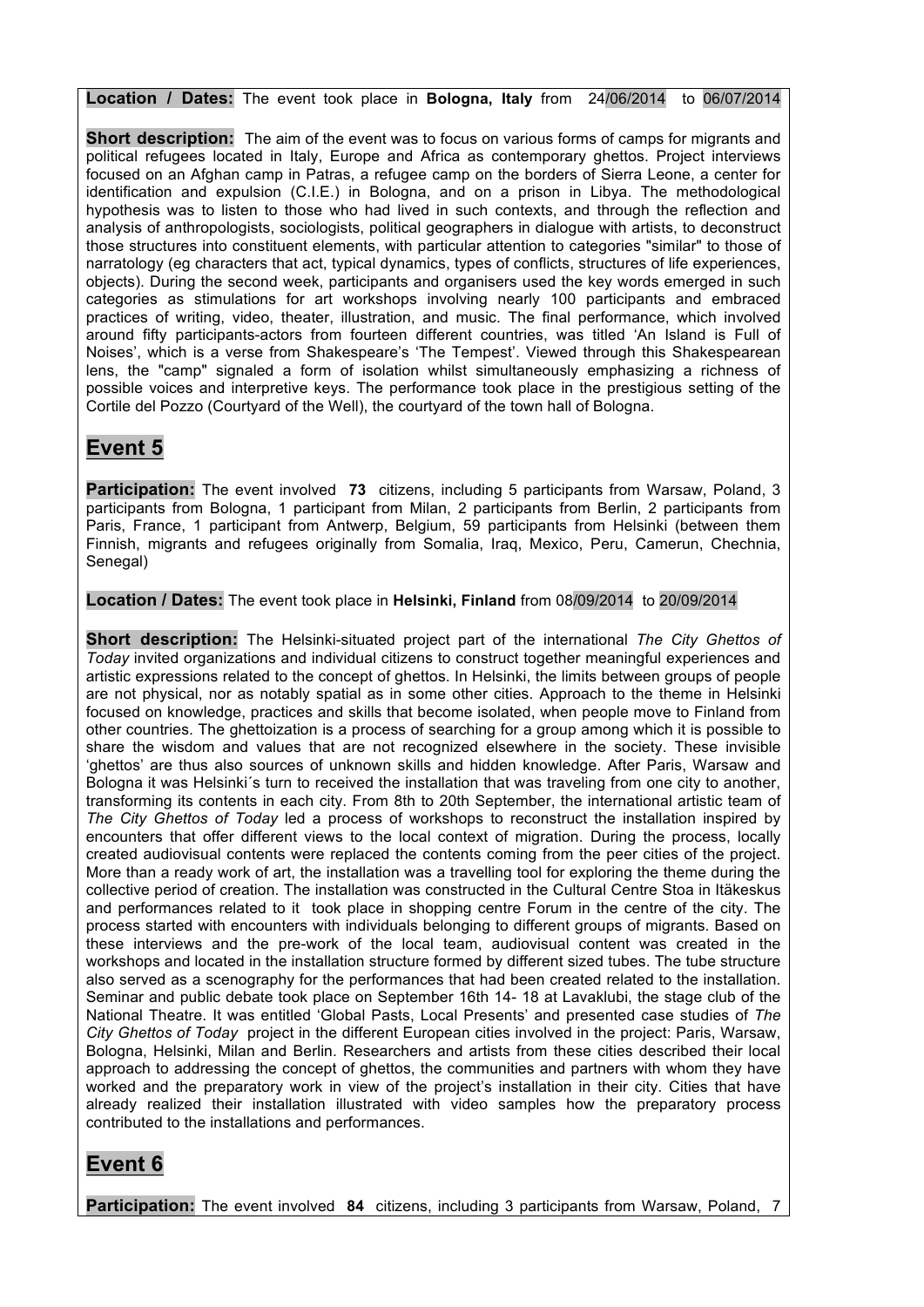participants from Bologna, Italy, 2 participant from Berlin, Germany, 2 participants from Helsinki, Finland, 3 participants from Paris, 2 participants from Anwerp, Belgium, 65 participants from Milan (between them Italians, migrants and refugees originally from Senegal, Marocco, China, Somalia)

**Location / Dates:** The event took place in **Milan, Italy** from 09/10/2014 to 19/10/2014

**Short description:** The Milan stage of the project involved a collaboration with the Teatro degli Incontri (TdI), a group comprising twenty citizen-actors, including women, men, young, migrants. Working with the international artistic team, the TdI group brought their individual contributions related to the theme of contemporary ghettos to fruition in a final installation and performance; the sum of a year's journey. These individual contributions were rooted in on-the-ground investigations into low-income housing suburbs of Milan which took the form of a collection of interviews and audiovideo impressions. The result was the production of the performance 'Chiusi Dentro' ('Locked Inside'). 'Chiusi Dentro' was performed during the Milan residency in the courtyard of a council building on the outskirts of Milan and was filmed by *The City Ghettos of Today* international artistic team. The TdI group also collaborated with *City Ghettos* network to produce original writings, fragments of plays and songs. Continuing the project's exploration of Shakespeare's 'The Tempest', the Milan residency broached the subject of contemporary ghettos by focusing on the figure of Caliban: the charming stranger requiring education and taming. Explorations took place at the Paolo Pini in Milan.

## **Event 7**

**Participation:** The event involved **67** citizens, including 6 participants from Warsaw, Poland, 2 participants from Helsinki, Finland, 2 participants from Paris, France, 4 participants from Bologna, 1 participant from Milan, 1 participant from Anwerp, Belgium, 51 participants from Berlin (between them Germans, migrants and refugees originally from Poland, Iraq, South Corea, Chile, France, Greece, US, Turkey, Netherlands)

**Location / Dates:** The event took place in **Berlin, Germany** from 04/11/2014 to 13/11/2014

**Short description:** The workshop opened a dialoque between participants on living in city ghetto and isolation of migrants and their status in Berlin. The different art methods describde phenomena of city ghetto and showed its deep social, culture and philosophical consequences. Participants saw how to process real human stories and sociological research in art. The final event of the workshop, open to the public, brought the problem of city ghetto to local community, media and authorities. The focus was placed on the urban and social changes which are currently affecting the city, such as gentrification and the resulting displacement of low-income inhabitants, often including those with a 'migration background'. Former immigrant and poor districts often associated with the idea of 'ghetto', like Kreuzberg or Neukölln, have received unprecedented hype and developed into magnets for tourists and real estate investors during the last five years. Over the course of this, these districts, once the furthest limits of West Berlin and now central districts in the reunified German capital, have been increasingly populated by a new wave of immigrants. These newcomers, primarily from comparatively rich Western countries, active in the creative industries and often using English, not German, as a working language stand in stark contrast both to the pre-war German residents of Kreuzberg and Neukölln as well as the first wave of post-war immigrants, coming primarily from Turkey. The local partners OnElf Theater and Performance Collective and the English Theatre Berlin | International Performing Arts Center together with the international artistic team of *The City Ghettos of Today* invited, through an open call, an heterogeneous group of participants based in Berlin, 'old' and 'new' Berliners, from Germany and from beyond, to work and reflect on the changing living and social conditions in the city. Starting from the stories and biography of the participants as a representative 'sample' of contemporary Berliners and in a provocative relation with one another, a collective, controversial and lively portrait of the city was created.

## **Event 8**

**Participation:** The event involved **87** citizens, including 3 participants from Helsinki, Finland, 5 participants from Paris, France, 2 participants from Berlin, Germany, 11 participants from Bologna, Italy, 10 participant from Milan, Italy, 1 participant from Antwerp, Belgium, 55 participants from Warsaw Poland (between them Poles, migrants and refugees originally from Ukraine, Bielorus,